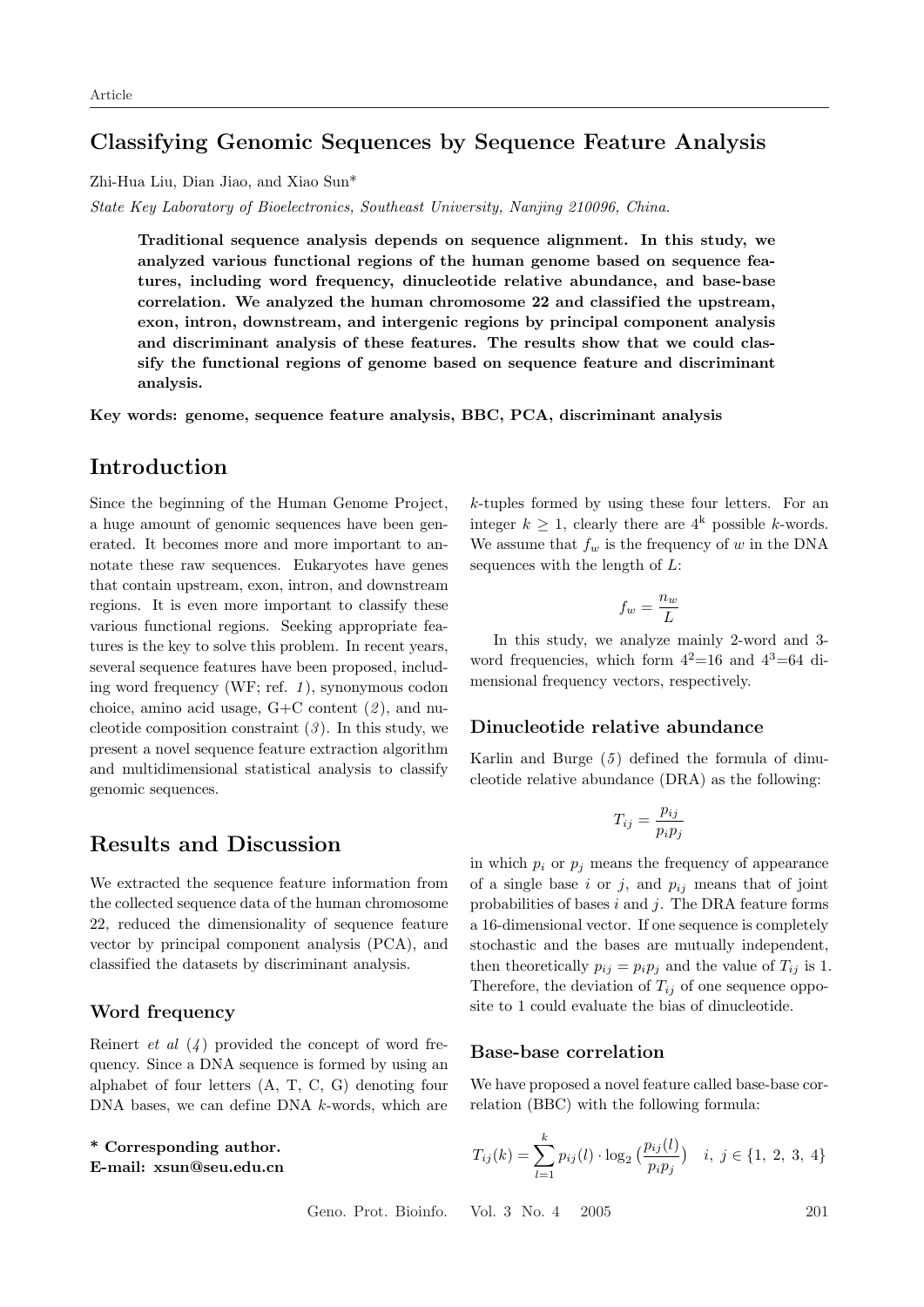Here,  $p_i$  and  $p_j$  are defined as above, while  $p_{ij}(l)$ means the joint probabilities of bases  $i$  and  $j$  at a distance of l.  $T_{ij}(k)$  represents the average relevance of the two-base combination with dif ferent gaps from 1 to k. It reflects a local feature of two bases with an interval of  $k$ . The BBC feature forms a 16-dimensional vector.

For a given DNA sequence, the features of 2-word, 3-word, DRA, and BBC form a 112-dimensional vector in all.

#### Principal component analysis

Let  $X_1, X_2, \ldots, X_p$  denote the p index considered, then we have

$$
S = \begin{bmatrix} S_{11} & S_{12} & \cdots & S_{1p} \\ S_{21} & S_{22} & \cdots & S_{2p} \\ \vdots & \vdots & & \vdots \\ S_{p1} & S_{p2} & \cdots & S_{pp} \end{bmatrix}
$$

The above matrix is the covariance matrix of  $X_1, X_2,$  $\ldots$ ,  $X_p$ , in which the principal diagonal elements  $S_{11}$ ,  $S_{22}, \ldots, S_{pp}$  represent the variance of  $X_1, X_2, \ldots$ ,  $X_p$ , respectively, reflecting the p index variation degree. Therefore,  $S_{11} + S_{22} + \cdots + S_{pp}$  means the total variation degree of the p index.

Now we seek a new index  $y_1 = a_{11}x_1 + a_{12}x_2 +$  $\cdots + a_{1p}x_p$  instead of the original p index. Moreover, we expect this new index could contain the original information as far as possible. We suppose  $\lambda_1 \geq \lambda_2 \geq$  $\cdots \geq \lambda_{\gamma}$   $(\gamma \leq p)$  is the non-vanishing characteristic root. Then  $S_{11} + S_{22} + \cdots + S_{pp} = \lambda_1 + \lambda_2 + \cdots + \lambda_\gamma$ . Thus we extract the  $\gamma$  overall index of  $y_1, y_2, \ldots,$  $y_{\gamma}$ , whose variance is equal to the original p index variance, that is to say, the information that the  $\gamma$ index contains is equal to the information that the original p index contains. If  $\gamma$  is much smaller than p, the method greatly reduces the index but does not af fect the analysis result. Because the overall index  $y_1 = a_{11}x_1 + a_{12}x_2 + \cdots + a_{1p}x_p$  is the biggest when the variance is  $\lambda_1$ , so the ability of synthesizing the p index of  $y_1$  is the strongest. We define  $y_1, y_2, \ldots, y_{\gamma}$ as the first, second, ..., and the  $\gamma^{\text{th}}$  principal component, respectively. Then

$$
\frac{\lambda_{\gamma}}{\lambda_1 + \lambda_2 + \dots + \lambda_{\gamma}} = \frac{\lambda_{\gamma}}{S_{11} + S_{22} + \dots + S_{pp}}
$$

which expresses the proportion of  $y_{\gamma}$  variance in the total variance, and it is called the variance contribution rate of the  $\gamma^{\text{th}}$  principal component (6).

Here we reduced the original 112-dimensional vector to a 21-dimensional vector according to whether the eigenvalue is bigger than 1 (Table 1).

#### Discriminant analysis

The basic principle of discriminant analysis is that the studied object that could be portrayed by the p index could also be described with the stochastic vector  $X = (X_1, X_2, \ldots, X_p)^\mathrm{T}$ . Let  $\pi_1, \pi_2, \ldots, \pi_s$  denote the s kinds of the object that we study. If an object belongs to the j<sup>th</sup> kind, then it is recorded as  $X \in \pi_j$ . The main goal of discriminant analysis is to seek the decision function  $q(X)$  of X according to different discriminative criteria, and to determine the category of X based on the attribute of  $g(X)$ . The main criteria to construct discriminative function include the shortest distance criterion, the smallest expectation loss criterion, the Fisher criterion, and so on. Sandberg et al  $(7)$  used a naïve Bayesian classifier to capture whole-genome characteristics in short sequences. In our method, we use the Fisher criterion whose basic principle is to find the most appropriate projection axis to make the two kinds of samples that project on this axis to be the least, thus make the classified ef fect to be the best.

We firstly analyzed the upstream, coding, and downstream regions of the sequence (Figure 1). The scatter plots in Figure 1 show the values of the cases on two discriminant functions, and we can see obvious dif ferences among the coding, upstream, and downstream regions. It is observed that the coding regions (green) prefer to appear on the positive side of Function 1, whereas the upstream (red) and downstream (blue) regions prefer to appear on the negative side. The two discriminant functions cannot distinguish between upstream and downstream regions. We think the reason is that regulatory elements are located in upstream regions and the gene regulatory information is not considered when we use these three sequence features. Therefore, we may seek a more ef fective sequence feature related to known gene regulatory knowledge to distinguish the two regions.

In order to further investigate non-coding regions, we expanded the datasets from three kinds to five kinds, and selected three features, namely WF, DRA, and BBC, which constructed a 112-dimensional vector as mentioned above. The SPSS software  $(8)$  was applied to carry on discriminant analysis and the result is shown in Table 2, which was used to assess how well the discriminant function works. From the result, we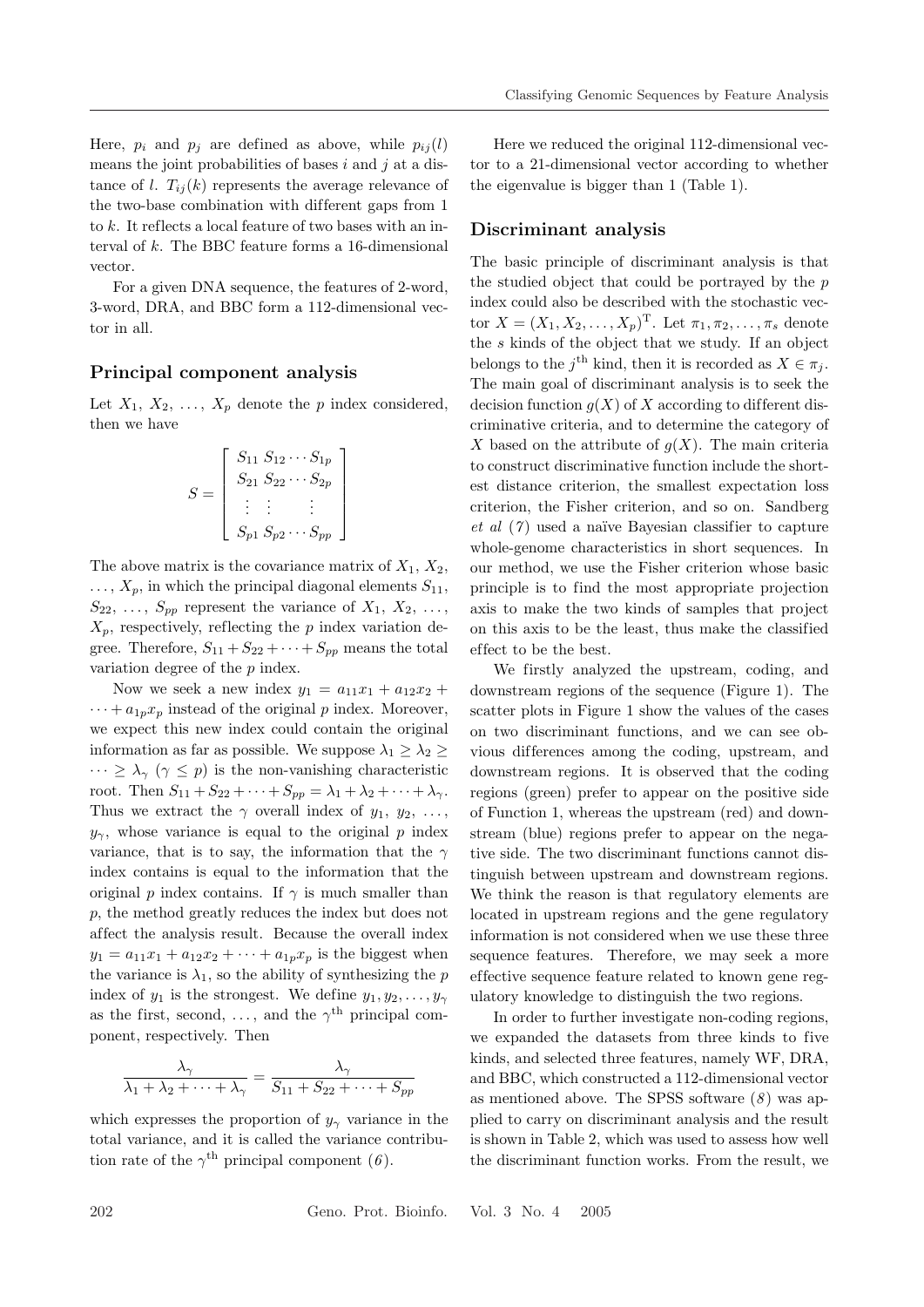| Component               | Initial eigenvalue |                 |                   | Extraction sum of squared loadings |                 |                   |  |
|-------------------------|--------------------|-----------------|-------------------|------------------------------------|-----------------|-------------------|--|
|                         | Total              | Variance $(\%)$ | Cumulation $(\%)$ | Total                              | Variance $(\%)$ | Cumulation $(\%)$ |  |
| $\mathbf{1}$            | 31.128             | 27.793          | 27.793            | 31.128                             | 27.793          | 27.793            |  |
| $\sqrt{2}$              | 12.589             | 11.240          | 39.033            | 12.589                             | 11.240          | 39.033            |  |
| $\sqrt{3}$              | 8.365              | 7.469           | 46.503            | 8.365                              | 7.469           | 46.503            |  |
| $\overline{4}$          | 8.075              | 7.210           | 53.713            | 8.075                              | 7.210           | 53.713            |  |
| $\bf 5$                 | 4.726              | 4.220           | 57.933            | 4.726                              | 4.220           | 57.933            |  |
| $\,6\,$                 | 4.192              | 3.743           | 61.675            | 4.192                              | 3.743           | 61.675            |  |
| $\overline{\mathbf{7}}$ | 3.836              | 3.425           | 65.100            | 3.836                              | 3.425           | 65.100            |  |
| $8\,$                   | 3.425              | 3.058           | 68.158            | $3.425\,$                          | 3.058           | 68.158            |  |
| 9                       | 2.938              | 2.624           | 70.782            | 2.938                              | 2.624           | 70.782            |  |
| 10                      | 2.775              | 2.478           | 73.259            | 2.775                              | 2.478           | 73.259            |  |
| 11                      | 2.606              | 2.327           | 75.586            | 2.606                              | 2.327           | 75.586            |  |
| 12                      | 1.928              | 1.721           | 77.308            | 1.928                              | 1.721           | 77.308            |  |
| 13                      | 1.880              | 1.678           | 78.986            | 1.880                              | 1.678           | 78.986            |  |
| 14                      | 1.663              | 1.485           | 80.471            | 1.663                              | 1.485           | 80.471            |  |
| 15                      | 1.565              | 1.397           | 81.868            | 1.565                              | 1.397           | 81.868            |  |
| 16                      | 1.515              | 1.353           | 83.221            | 1.515                              | 1.353           | 83.221            |  |
| 17                      | 1.293              | 1.154           | 84.375            | 1.293                              | 1.154           | 84.375            |  |
| 18                      | 1.276              | 1.139           | 85.515            | 1.276                              | 1.139           | 85.515            |  |
| 19                      | 1.170              | 1.045           | 86.559            | 1.170                              | 1.045           | 86.559            |  |
| 20                      | 1.067              | 0.953           | 87.512            | 1.067                              | 0.953           | 87.512            |  |
| 21                      | 1.052              | 0.939           | 88.451            | 1.052                              | 0.939           | 88.451            |  |
| 22                      | 0.925              | 0.826           | 89.277            |                                    |                 |                   |  |
| 23                      | 0.831              | 0.742           | 90.019            |                                    |                 |                   |  |
| 24                      | 0.786              | $0.702\,$       | 90.721            |                                    |                 |                   |  |
| $25\,$                  | 0.677              | $0.605\,$       | 91.326            |                                    |                 |                   |  |

Table 1 The Result of Principal Component Analysis

|  |  |  | Table 2 The Statistical Result of Discriminant Analysis* |  |
|--|--|--|----------------------------------------------------------|--|
|--|--|--|----------------------------------------------------------|--|

| Result    | Predicted group membership |    |                |          |                | Total          |     |
|-----------|----------------------------|----|----------------|----------|----------------|----------------|-----|
|           | Group                      | 1  | 2              | 3        | 4              | 5              |     |
| Original  | 1                          | 71 | $\theta$       | 7        | 8              | 14             | 100 |
|           | $\overline{2}$             | 1  | 94             | $\theta$ | $\overline{2}$ | 3              | 100 |
|           | 3                          | 7  | 0              | 86       | 5              | $\overline{2}$ | 100 |
|           | 4                          | 4  | 1              | 13       | 69             | 13             | 100 |
|           | 5                          | 5  | 2              | 12       | 12             | 69             | 100 |
| Cross-    | 1                          | 68 | $\overline{4}$ | 8        | 7              | 13             | 100 |
| validated | $\overline{2}$             | 1  | 94             | $\theta$ | $\overline{2}$ | 3              | 100 |
|           | 3                          | 7  | 0              | 86       | 5              | $\overline{2}$ | 100 |
|           | 4                          | 6  | 2              | 16       | 57             | 19             | 100 |
|           | 5                          | 9  | 4              | 18       | 13             | 56             | 100 |

\* "Original" is the classification result of each observated sample, and "Cross-validated" is the alternately confirmed result. Groups 1 to 5 represent the upstream, exon, intron, downstream, and intergenic regions, respectively. In "Predicted group membership", the established discriminative function reclassifies the source data and is compared with the primary variable value to compute the probability of mistaken discriminant. For example, for the 1<sup>st</sup> group of samples with the total number of 100, the constructed discriminative function based on the original data predicts that the number belongs to the  $1^{st}$ ,  $2^{nd}$ ,  $3^{rd}$ ,  $4^{th}$ , and  $5^{th}$  group is 71, 0, 7, 8, and 14, respectively.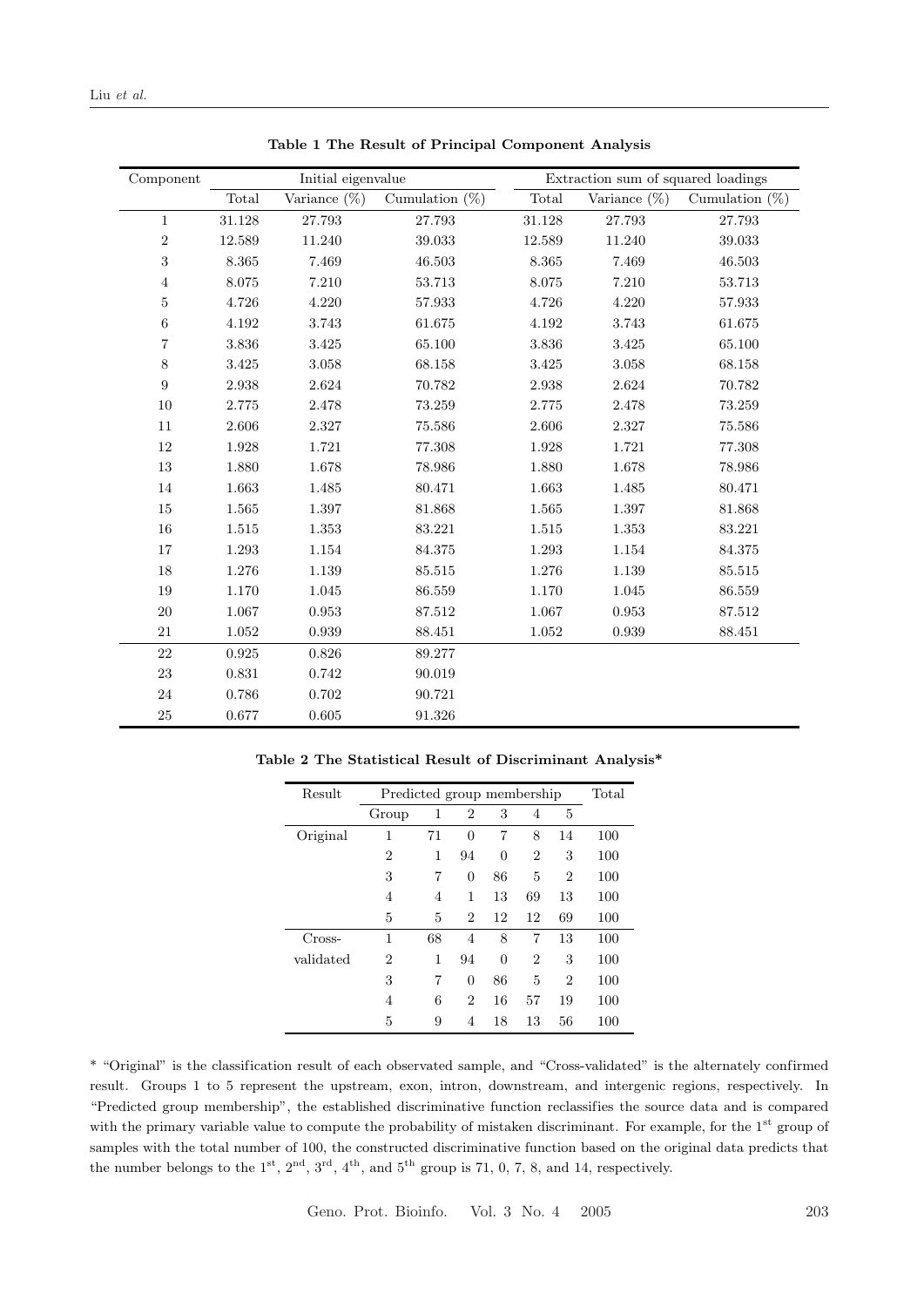

#### **Canonical Discriminant Functions**

Fig. 1 Classification of the upstream (red), coding (green), and downstream (blue) regions. The horizontal axis represents the function value of the first linear distinction, and the vertical axis represents the function value of the second linear distinction, which is based on calculations from the variable value.

can see that the classification accuracy of the exon, intron, upstream, downstream, and intergenic regions is 94%, 86%, 71%, 69%, and 69%, respectively. The classification accuracy of exon and intron is relatively high, while that of upstream, downstream, and intergenic regions is relatively low. This can help us identify genes and study the gene structure (exonintron arrangement). The 3-word frequency can help us reveal hidden sequence features in coding regions. Recent discoveries have suggested that non-coding regions may not be merely "junk DNA" as previously thought. High densities of long interspersed nuclear elements (LINEs) and short interspersed nuclear elements (SINEs) occur in non-coding regions as the signal to start methylating a region of DNA  $(9, 10)$ . The sequence features that we have used may not match inherent sequence features in non-coding regions. Therefore, the classification accuracy of noncoding regions is lower than that of coding regions. Our future project is to further improve the classification accuracy of non-coding regions by seeking new features and more ef ficient algorithms.

# Conclusion

Nowadays algorithms and software for gene prediction have been developed widely. However, to our knowledge, researches on how to ef fectually distinguish the exon, intron, and intergenic regions have not made breakthrough. We have proposed a novel analysis method of genomic sequences based on sequence feature and statistic analysis. The results show that our analysis algorithm could improve the identification accuracy of the upstream, exon, intron, downstream, and intergenic regions from DNA sequences, especially the exon (94%) and intron (86%) regions.

## Materials

We used the human chromosome 22 and collected the upstream (1,000 bp), exon, intron, downstream (1,000 bp), and intergenic regions (1,000 bp) according to the gene annotation database of the University of Santa Cruz Golden Path human genome sequence (http://genome.cse.ucsc.edu).

## Acknowledgements

This work was supported by the National High-Tech Research and Development Program (863 Program) of China (No. 2002AA231071) and the Natural Science Foundation of Jiangsu Province (No. BK2002057).